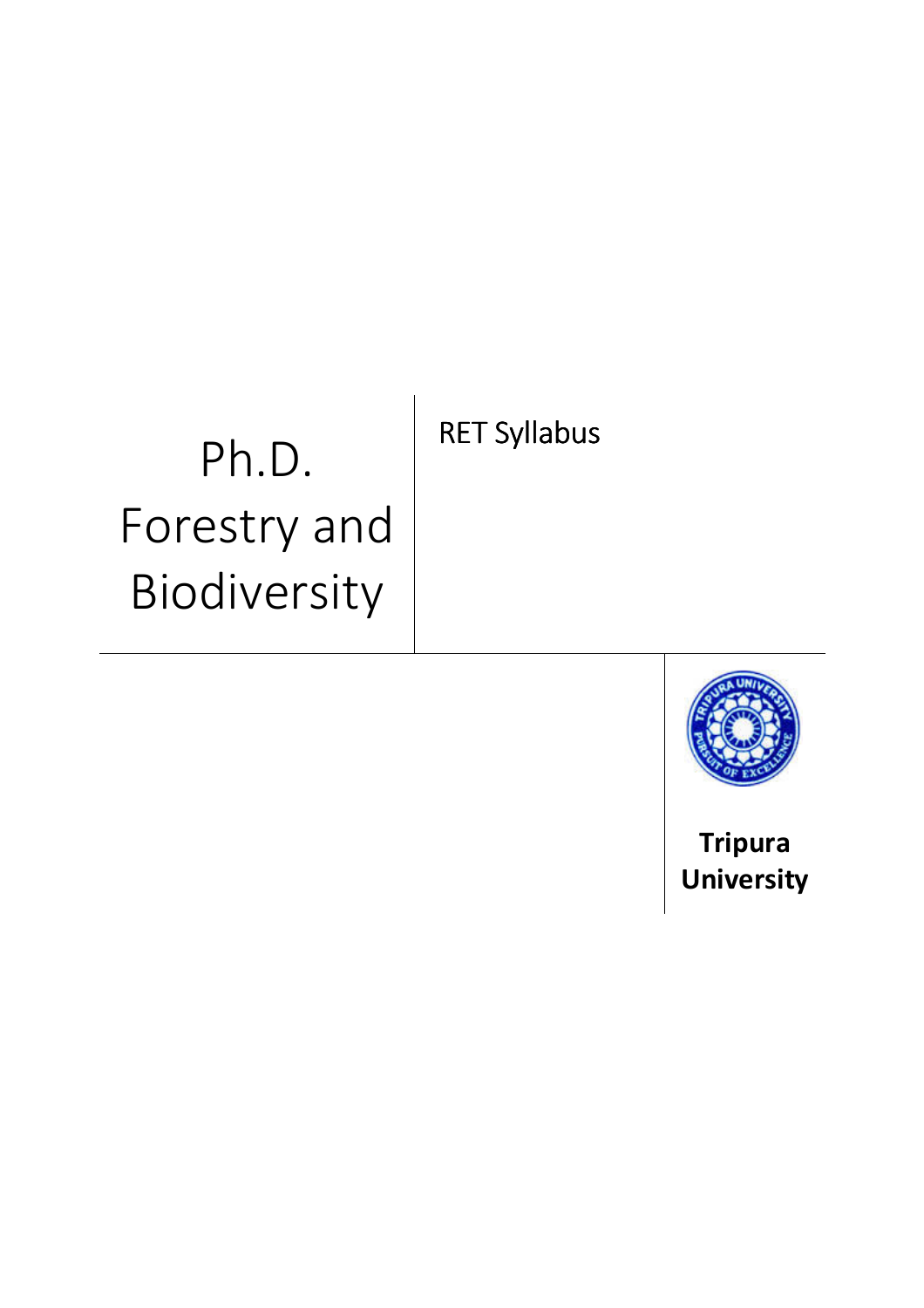# RET Syllabus of the PhD Forestry and Biodiversity

#### **I - Basic Forestry**

### **1. Overview of Forestry in India**

History of management and development of system of management of forest in recent years.Historical evolution of forest policy; Tangible/ Intangible benefits, forestry resources.

#### **2. Forest Ecology**

Basic principles and concept of forest ecology, Major abiotic and biotic components, food webs,ecological pyramids and energy flow, ecological successions, forest community concepts; Foresttypes in India, Conservation of forest ecosystems.

#### **3. Systematic Forest Botany and Ethno-botany**

Importance of Systematic botany in forestry; concept of species, genus; dendrological approach on classification of forest species; herbarium, arboretum; Ethno botany of forest flora of economic importance; plant nomenclature; Identification of species.

#### **4. Forest Biotechnology**

Aims and objectives of Tissue Culture for genetic improvement through clonal propagation, production of in vitro variability, transgenics, somaclonal variation, genetic fusion of cells.

#### **5. Soil Science & Soil Conservation**

Forests Soils, classification, factors affecting soil formation; physical, chemical and biological properties. Soil reaction – soil pH and its relation to nutrient availability.

Soil conservation - definition, causes for erosion; types- wind and water erosion; conservation and management of eroded soils/ areas, wind breaks, shelter belts; Role of forests in conserving soils.

#### **6. Forest Hydrology & Watershed Management**

Introduction, Hydrological cycle, Rainfall – runoff process, Interception, forest & water, runoff, water holding capacity of soils, free water, field capacity, capillary water, hydroscopic water, ground water, Watershed Management – approach and concepts of watershed; watershed management, its objectives;

#### **7. Silvicultural Practices**

Definition of silvics and silviculture, Study of locality factors like climatic, edaphic, Forest regeneration, natural and artificial regeneration of forests ( plantation forests) and mixed regeneration; methods of propagation, grafting techniques; site factors; nursery and planting techniques – nursery beds, polybags and maintenance, water budgeting, grading and hardening of seedlings, pruning and lopping. Thinning – thinning of irregular crops, increments felling, improvement felling.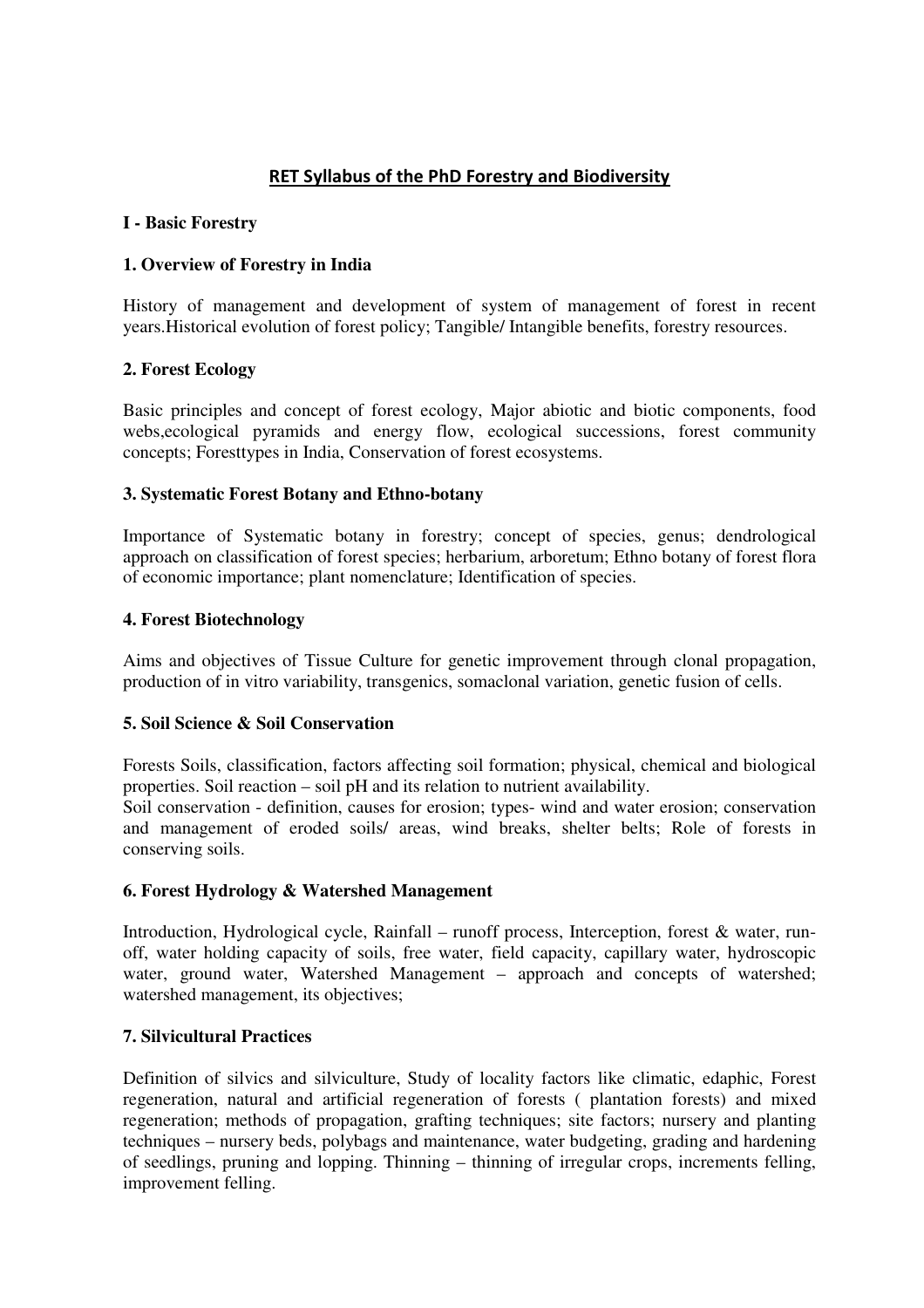Silvicultural system – definition, classification and detailed study of the following systems: Clear

felling system; uniform system; the group system; coppice with standard system;

#### **8. Forest Management, Forest Mensuration and Remote Sensing**

Forest Management – Objective and principles; techniques; management of forest plantations. Forest Mensuration and Remote Sensing: Introduction – definition, objectives and scope. Measurement of single tree – object, place of measurement, Methods of measuring – diameter, girth, height, crown and volume of trees; form – factor; volume estimation of stand, current annual increment; Forest cover monitoring through remote sensing; Geographic Information System for management and modeling.

#### **9. Forest Protection and Forest Economics**

Agencies causing forest damage viz. man, fire, cattle, wildlife, insects and pathogens nature of their damages, cause, prevention, remedial measures and benefits. General forest protection against fire, equipment and methods, controlled use of fire. Grazing regulations; effect of wild animals on forest regeneration.

Forest economics: - fundamental principles, cost – benefit analyses; estimation of demand and supply; Socio – economic analyses of forest productivity and attitudes; valuation of forest goods

and service. Basic knowledge of forest pathology and forest entomology – definition, scope and

damage.

## **10. Wood Technology**

Anatomical structure of wood, defects and abnormalities of wood, timber identification – general

principles. Different types of Wood seasoning and preservation; Pulp-paper and rayon; Wood substitution.

#### **11. Non- Wood Forest Products**

**i**. NWFP – Definition, Importance, Diversity / Types, their distribution, Role in rural livelihood and industry, present utilization and future scope.

**ii**. Introduction about natural products chemistry; General procedures for isolation of extractives, and other secondary metabolites from wood and NWFP; Value addition chemical from forest plants.

#### **12. Biodiversity and Environmental Conservation:**

Forest Biodiversity, its protection, components and principles of conservation, Climate Change, Clean development Mechanism, Carbon Trading, Pollution types, global warming, green house effects, ozone layer depletion, Forest and environment impact assessment and control measures. National conservation strategies. I. F. A. Overview on national strategies and